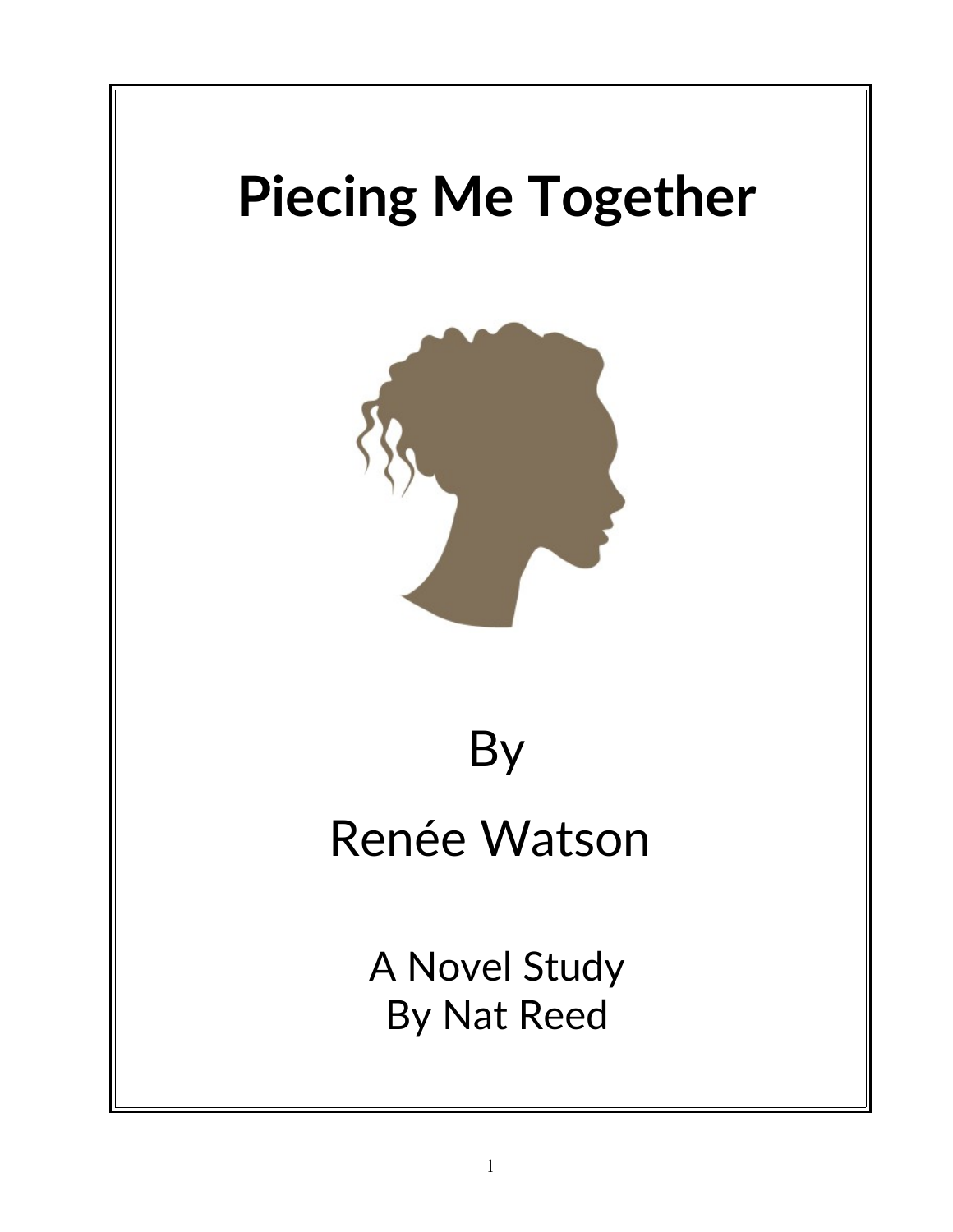By Renée Watson



## **Table of Contents**

| <b>Suggestions and Expectations</b> | 3              |
|-------------------------------------|----------------|
|                                     |                |
| List of Skills                      | $\overline{4}$ |
|                                     |                |
| Synopsis / Author Biography         | 5              |
|                                     |                |
| <b>Student Checklist</b>            | 6              |
| Reproducible Student Booklet        |                |
|                                     |                |
| Answer Key                          | 75             |
|                                     |                |

**About the author:** Nat Reed was a member of the teaching profession for more than 35 years. He was a full-time instructor at Trent University in the Teacher Education Program for nine years. For more information on his work and literature, visit [novelstudies.org.](http://www.novelstudies.org/)

> Copyright © 2018 Nat Reed Revisions Completed in 2021 All rights reserved by author. Permission to copy for single classroom use only. Electronic distribution limited to single classroom use only. Not for public display.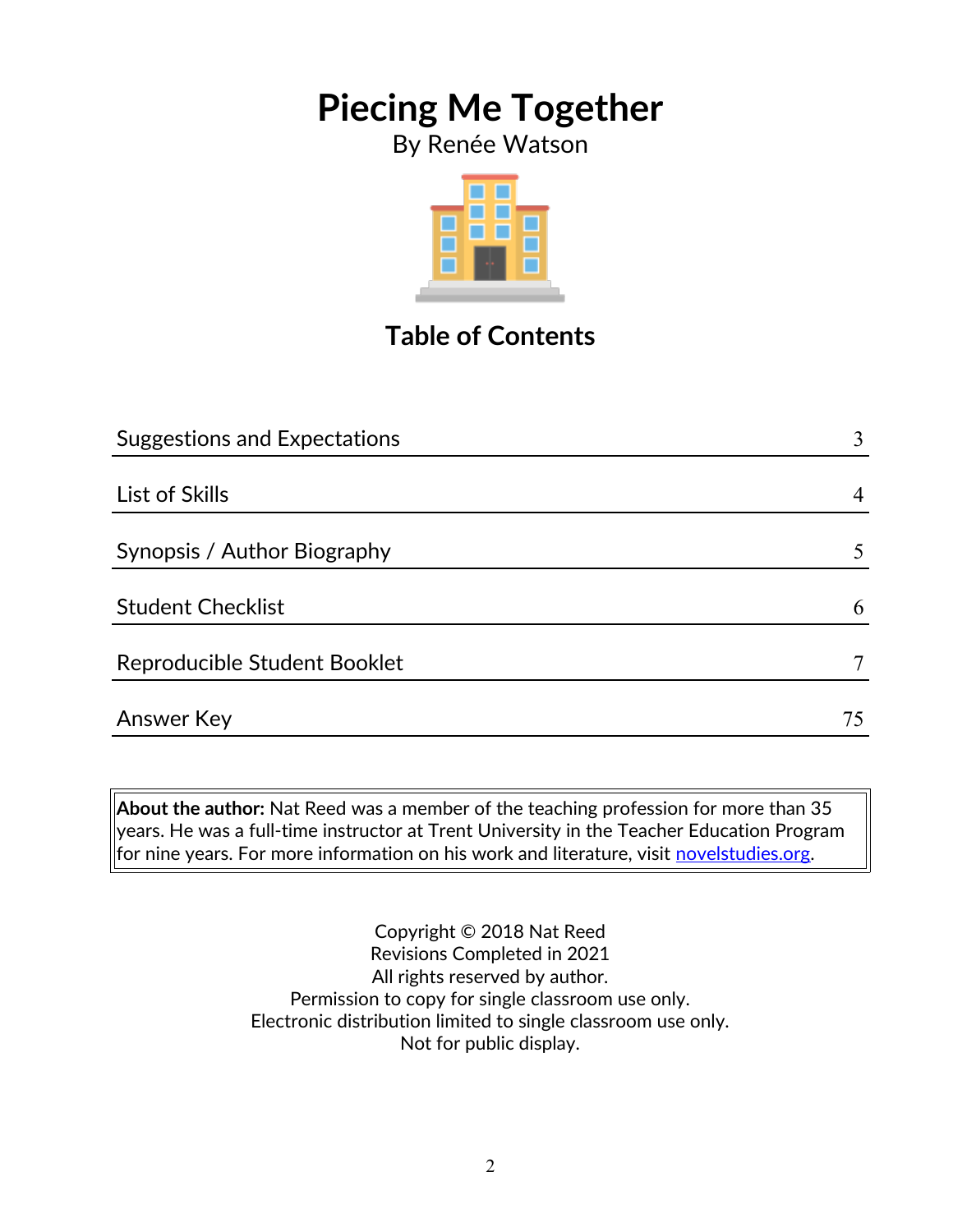By Renée Watson

### **Suggestions and Expectations**

This curriculum unit can be used in a variety of ways. Each chapter of the novel study focuses on six or seven chapters of *Piecing Me Together* and is comprised of five of the following different activities:

- 1. Before You Read
- 2. Vocabulary Building
- 3. Comprehension Questions
- 4. Language Activities
- 5. Extension Activities

#### **Links with the Common Core Standards (U.S.)**

Many of the activities included in this curriculum unit are supported by the Common Core Standards. For instance the *Reading Standards for Literature, Grade 5*, makes reference to a) determining the meaning of words and phrases. . . including figurative language; b) explaining how a series of chapters fits together to provide the overall structure; c) compare and contrast two characters; d) determine how characters … respond to challenges; e) drawing inferences from the text;

f) determining a theme of a story . . . **and many others.**

A principal expectation of the unit is that students will develop their skills in reading, writing, listening and oral communication, as well as in reasoning and critical thinking. It is important, too, that students be encouraged to relate their own feelings and experiences in certain contexts, and describe their own interpretations of particular passages.

- Students can work on the activities at their own pace.
- Every activity need not be completed by all students.
- A **portfolio cover** is included (p.7) as well as a **Checklist** (p.6) to keep a record of completed work.

**Themes** which may be taught in conjunction with the novel include racism, friendship, speaking up for oneself, personal growth, courage and persistence.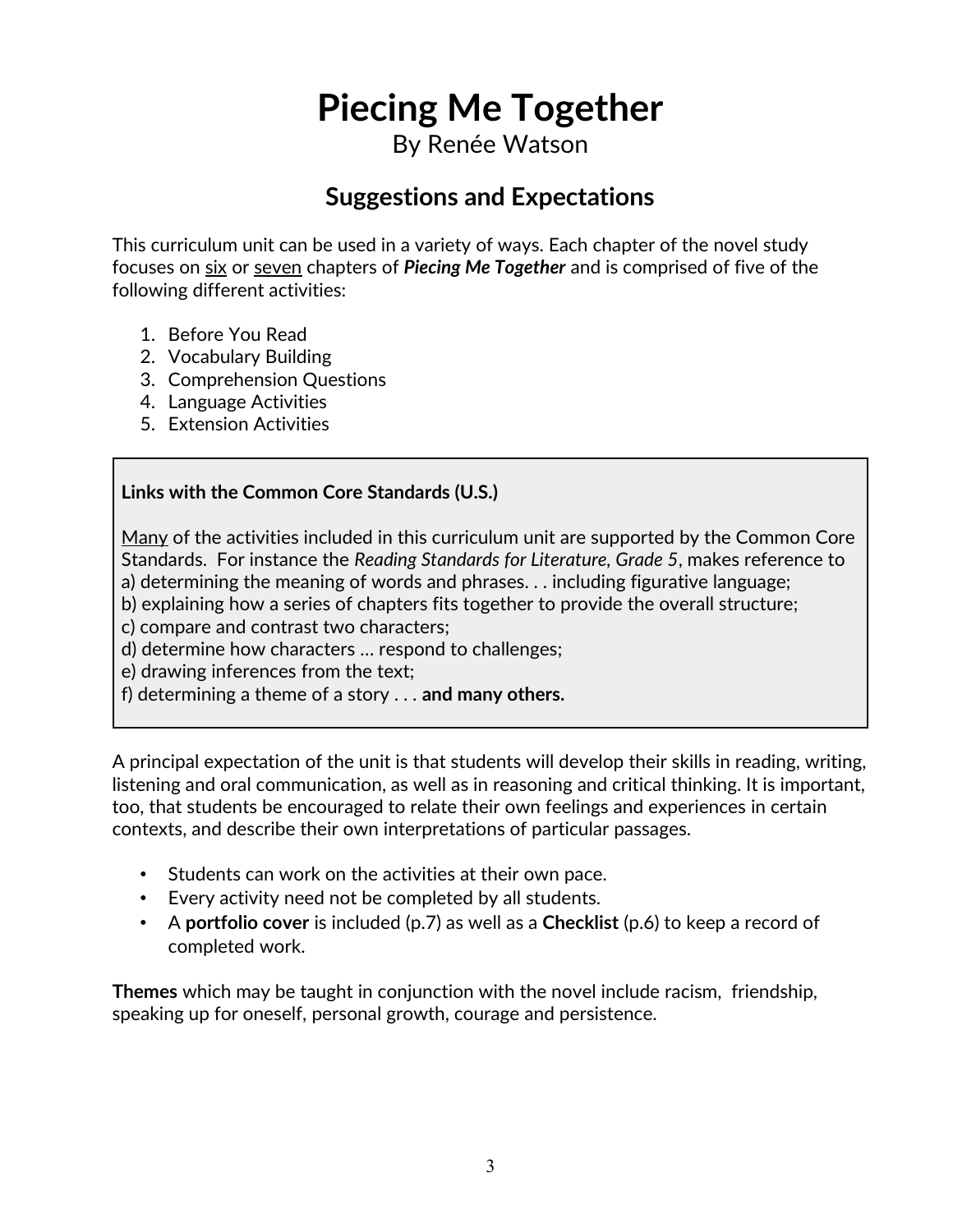By Renée Watson

### **List of Skills**

#### **Vocabulary Development**

- 1. Locating descriptive words/phrases 6. Identify *anagrams*
- 2. Listing synonyms/homonyms 7. Listing compound words
- 3. Identifying / creating *alliteration* 8. Identifying parts of speech
- 4. Use of capitals and punctuation 9. Identify *personification*.
- 

#### **Setting Activities**

1. Summarize the details of a setting

#### **Plot Activities**

- 1. Complete a *time line* of events 4. Complete a Plot Outline for a Sequel
- 
- 3. Complete Five W's Chart

#### **Character Activities**

- 
- 2. Identify the protagonist 4. Compare characters

#### **Creative and Critical Thinking**

- 
- 2. Write a newspaper story **7. Write a book review**
- 
- 
- 

#### **Art Activities**

- 
- 
- 
- 
- 
- 
- 5. Identifying syllables 10. Identification of root words

- 
- 2. Identify conflict in the story 5. Identify the climax of the novel.
- 1. Determine character traits 3. Relating personal experiences
	-
- 1. Research 6. Write about personal feelings
	-
- 3. Participate in a talk show 8. Complete an Observation Chart
- 4. Conduct an interview 9. Complete a KWS Chart
- 5. Create a poem 10. Create a friendly letter.
- 1. A Storyboard 3. Design a cover for the novel
- 2. Create a collage 4. Create a comic strip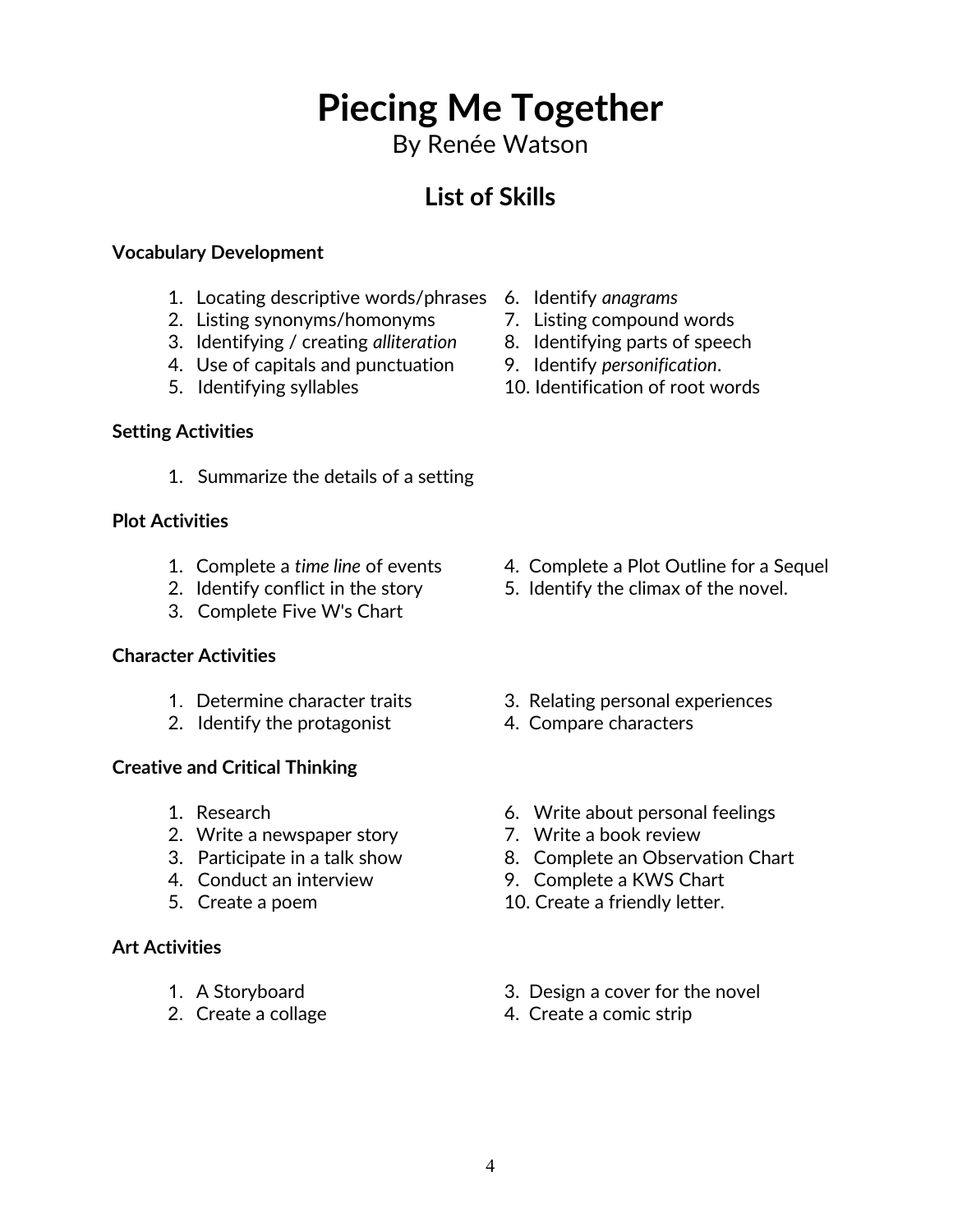By Renée Watson



### **Synopsis**

 Jade believes she must get out of her poor neighborhood if she's ever going to succeed. Her mother tells her to take advantage of every opportunity that comes her way. And Jade has: every day she rides the bus away from her friends and to the private school where she feels like an outsider, but where she has plenty of opportunities. But some *opportunities* she doesn't really welcome, like an invitation to join Women to Women, a mentorship program for "at-risk" girls. Just because her mentor is black and graduated from the same high school doesn't mean she understands where Jade is coming from. She's tired of being singled out as someone who needs help, someone people want to fix. Jade wants to speak, to create, to express her joys and sorrows, her pain and her hope. Maybe there are some things she could show other women about understanding the world and finding ways to be real, to make a difference. [Courtesy of the Publisher]

#### **Author Biography** Renée Watson

Renée Watson is the acclaimed author of many books for children and teens. Renée has worked as a writer in residence for over 20 years, teaching creative writing and theatre in community centers, and her articles on teaching and arts education have been published in various periodicals.

 Renée has given readings and lectures at many renowned places, including the United Nations Headquarters and the Library of Congress. In 2015 she was honored with the STEAM award for her work in arts education by Inner City Foundation



of New York, Inc. Renée's books include, Betty Before X, This Side of Home, What Momma Left Me, and Harlem's Little Blackbird. (Courtesy of The Publisher)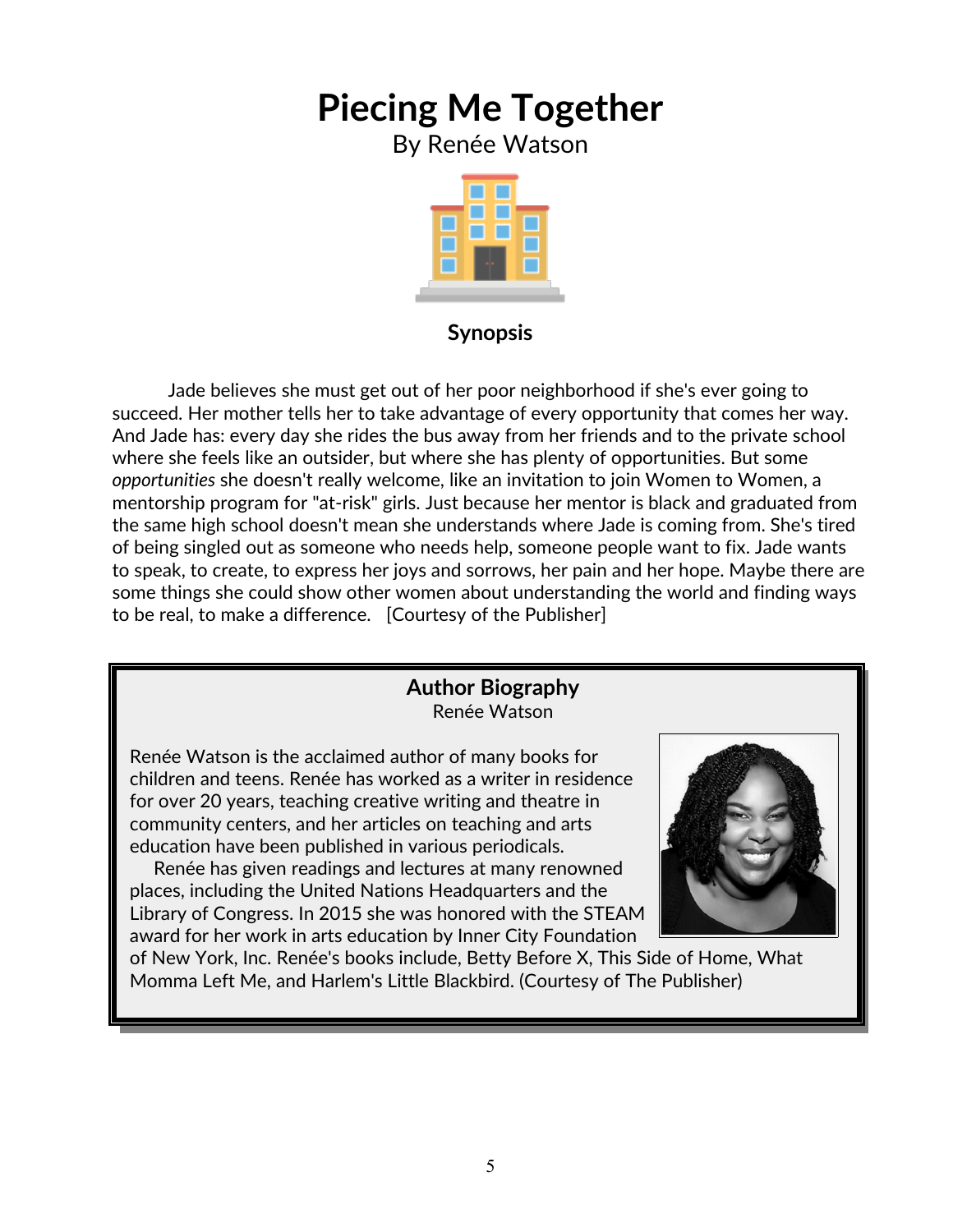By Renée Watson



### **Student Checklist**

Student Name

| Assignment | Grade/Level | Comments |
|------------|-------------|----------|
|            |             |          |
|            |             |          |
|            |             |          |
|            |             |          |
|            |             |          |
|            |             |          |
|            |             |          |
|            |             |          |
|            |             |          |
|            |             |          |
|            |             |          |
|            |             |          |
|            |             |          |
|            |             |          |
|            |             |          |
|            |             |          |
|            |             |          |
|            |             |          |
|            |             |          |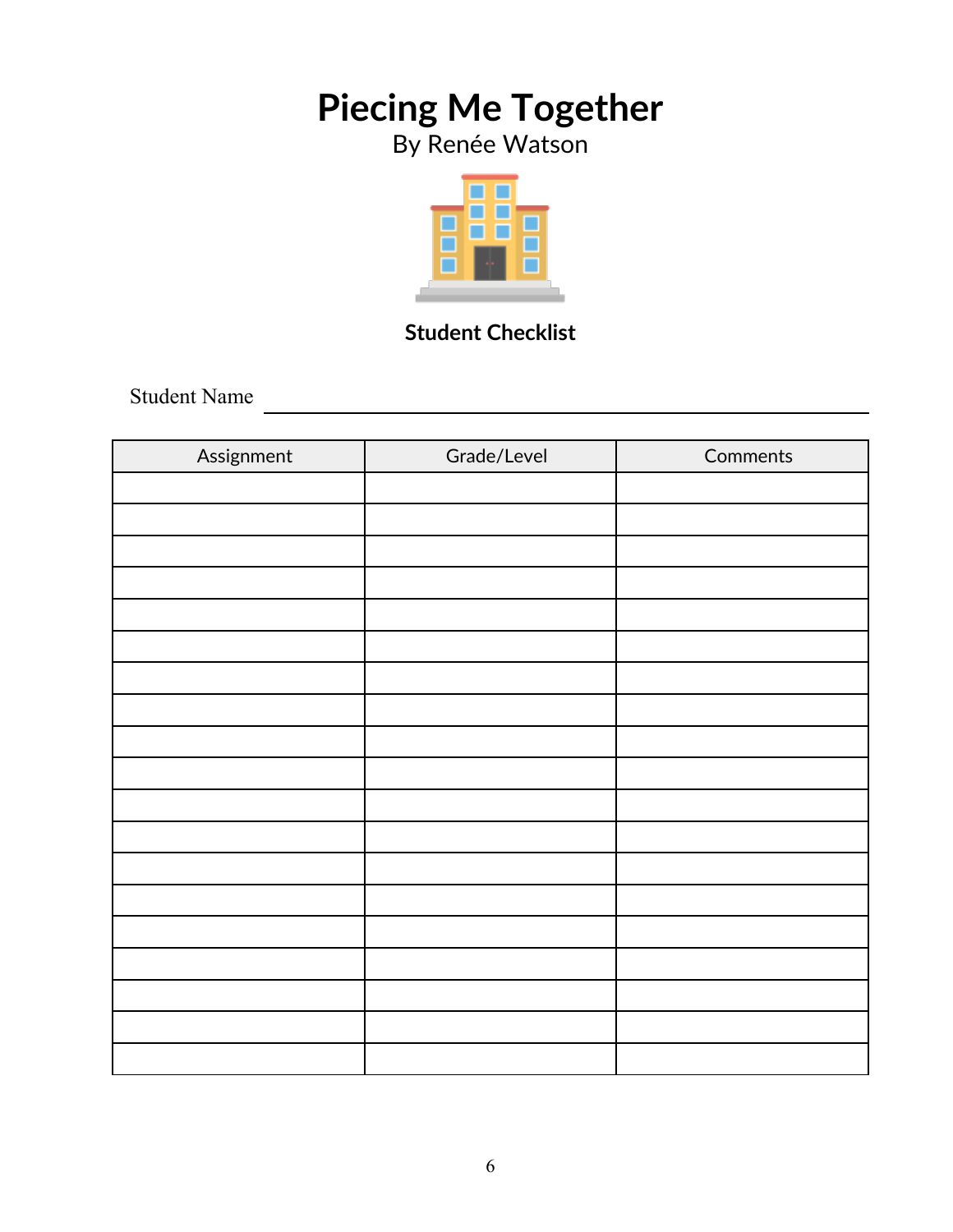

# *By Renée Watson*

## Name: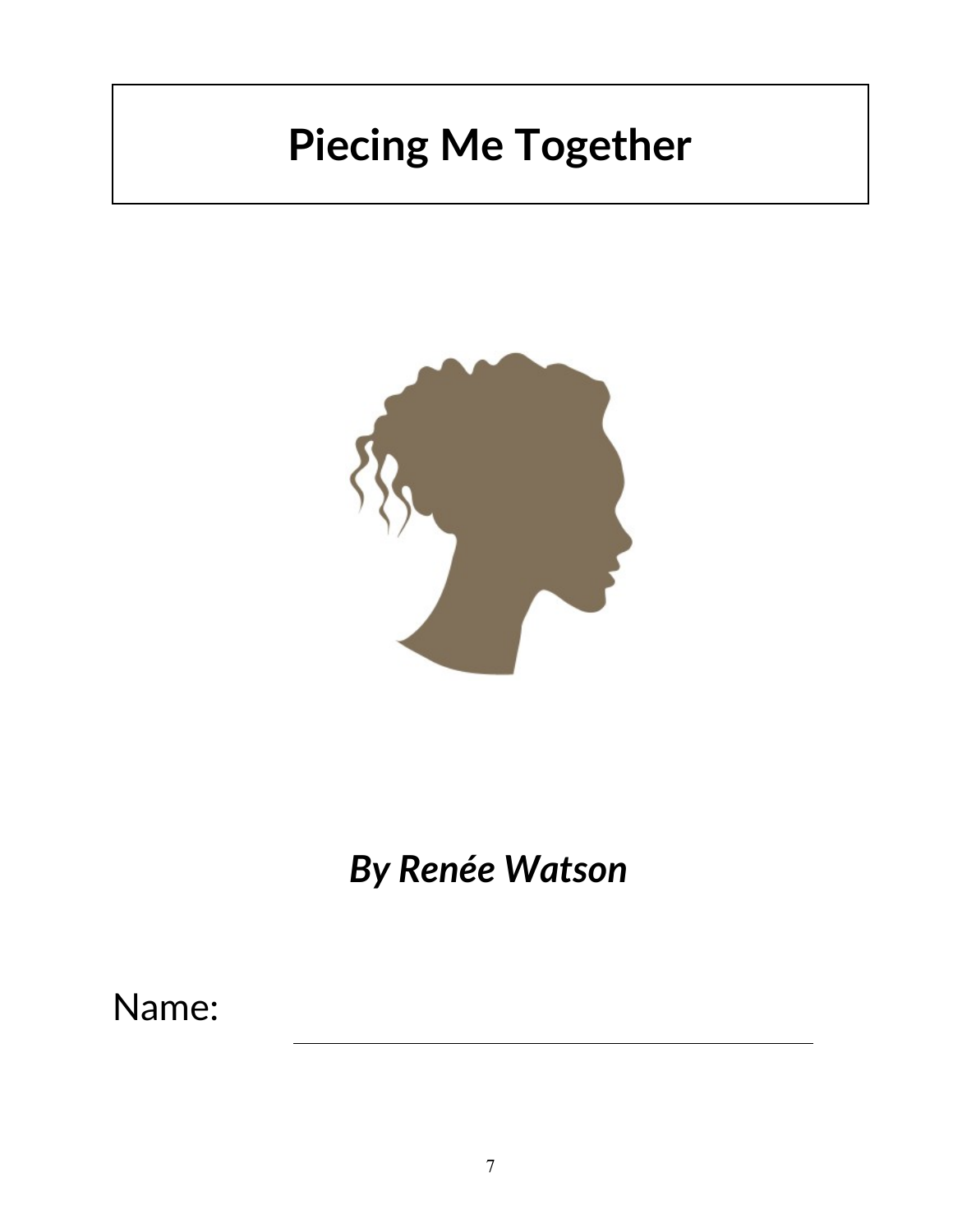By Renée Watson

#### **Chapters 1-6**



### **Before you read the chapter**:

The **protagonist** in most novels features the main character or "good guy". The main character of *Piecing Me Together* is Jade, who lives in a "poorer" section of the city but attends an exclusive high school on a scholarship.

It is very important for the main character of a story to be appealing in some way, and be able to hold the reader's interest. What is one book (or movie) that you have read or seen which features an unforgettable protagonist? What was it about this character that made him/her so memorable?



### **Vocabulary:**

Choose a word from the list to complete each sentence.

| embedded | morphed              | exquisite | transition   |
|----------|----------------------|-----------|--------------|
| deferred | <i><b>Improv</b></i> | proactive | displacement |

- 1. The pictures in my notebook \_\_\_\_\_\_\_\_\_\_\_\_\_\_ into something no one expected.
- 2. The orator decided to \_\_\_\_\_\_\_\_\_\_\_\_\_, rather than look at her notes.
- 3. The secret message was \_\_\_\_\_\_\_\_\_\_\_\_\_ into the main part of the text.
- 4. I decided to become more \_\_\_\_\_\_\_\_\_\_\_\_\_\_ about losing weight.
- 5. No one was surprised when Margarita \_\_\_\_\_\_\_\_\_\_\_\_\_ to her father when in public.
- 6. The \_\_\_\_\_\_\_\_\_\_\_\_\_\_\_ of so many refugees was a very heartless act.
- 7. The princess has \_\_\_\_\_\_\_\_\_\_\_\_\_\_ taste in fine jewelery.
- 8. The **EXA CONDEN** to high school was smoother than expected for the grade eights.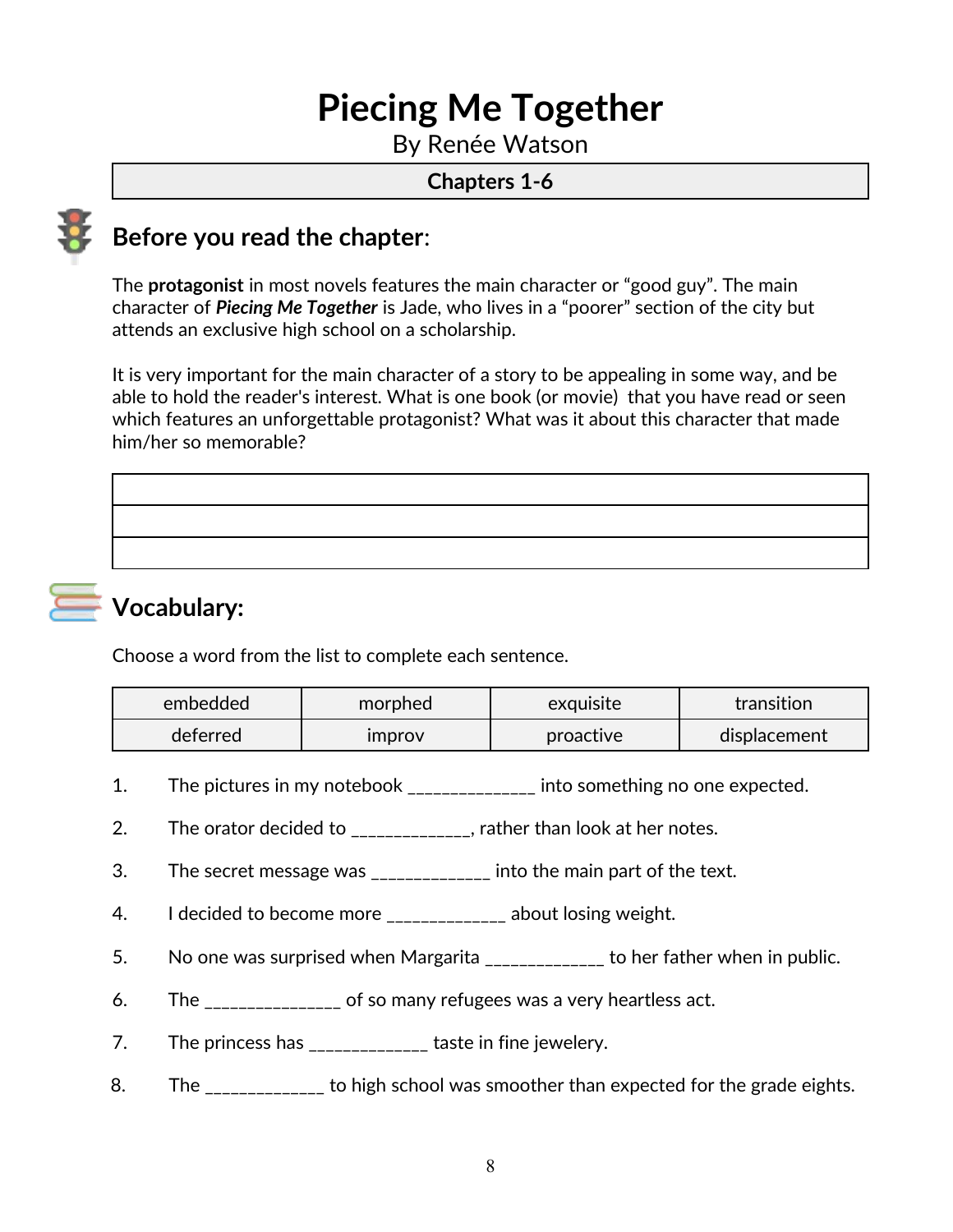

1. What is the **setting** of the story in Chapter Two?

2. What do you think Jade means in Chapter One when she writes, "I am learning to speak. To give myself a way out. A way in?"

3. Jade is about to begin her \_\_\_\_\_\_\_\_\_\_ year of high school.

4. Why is Jade so anxious about returning to St. Francis High School in September?

5. Do you think Jade's mom was right in forcing her to attend St Francis? Think of one reason to support her decision and one reason why it wasn't a good decision.

| Good<br>Decision.            |  |
|------------------------------|--|
|                              |  |
| $\vert$ Not so much. $\vert$ |  |
|                              |  |

6. Why was Jade excited to speak to Mrs. Parker?

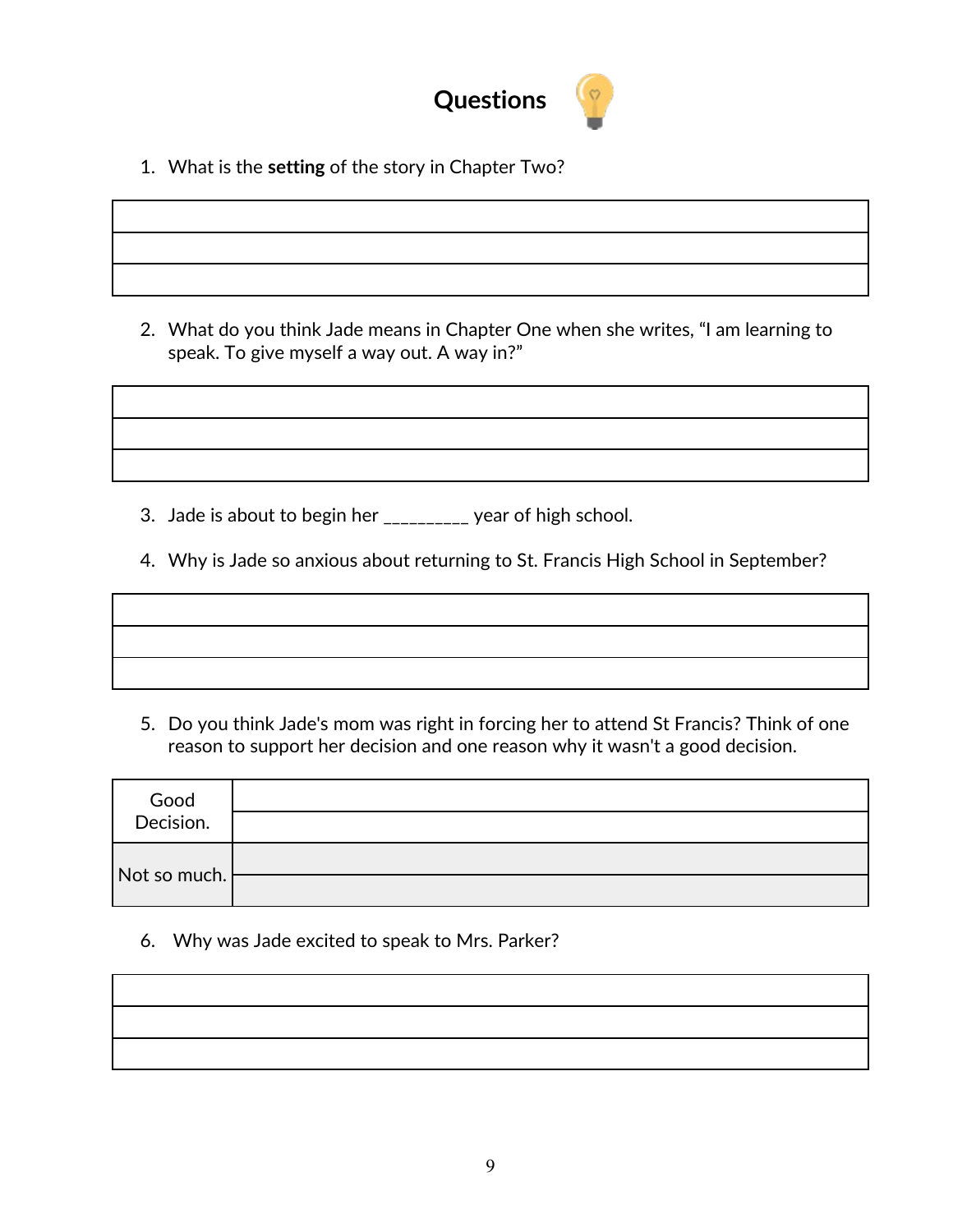7. What is Jade's mom referring to when she speaks of her *deferred dream*?

8. How does Josiah act when he's around his white friends? Why do you think he acts this way?

9. What clue do we have in Chapter Four that Portland is in Oregon and not Maine?

 10. Using resources in your school library or on the Internet, look up the Winterhawks' logo. Why would this logo be considered offensive by many people?

 11. How might Mrs. Parker's attitude have seemed patronizing to Jade during their conversation?

12. How did York and Sacagawea have a form of freedom, but no real power?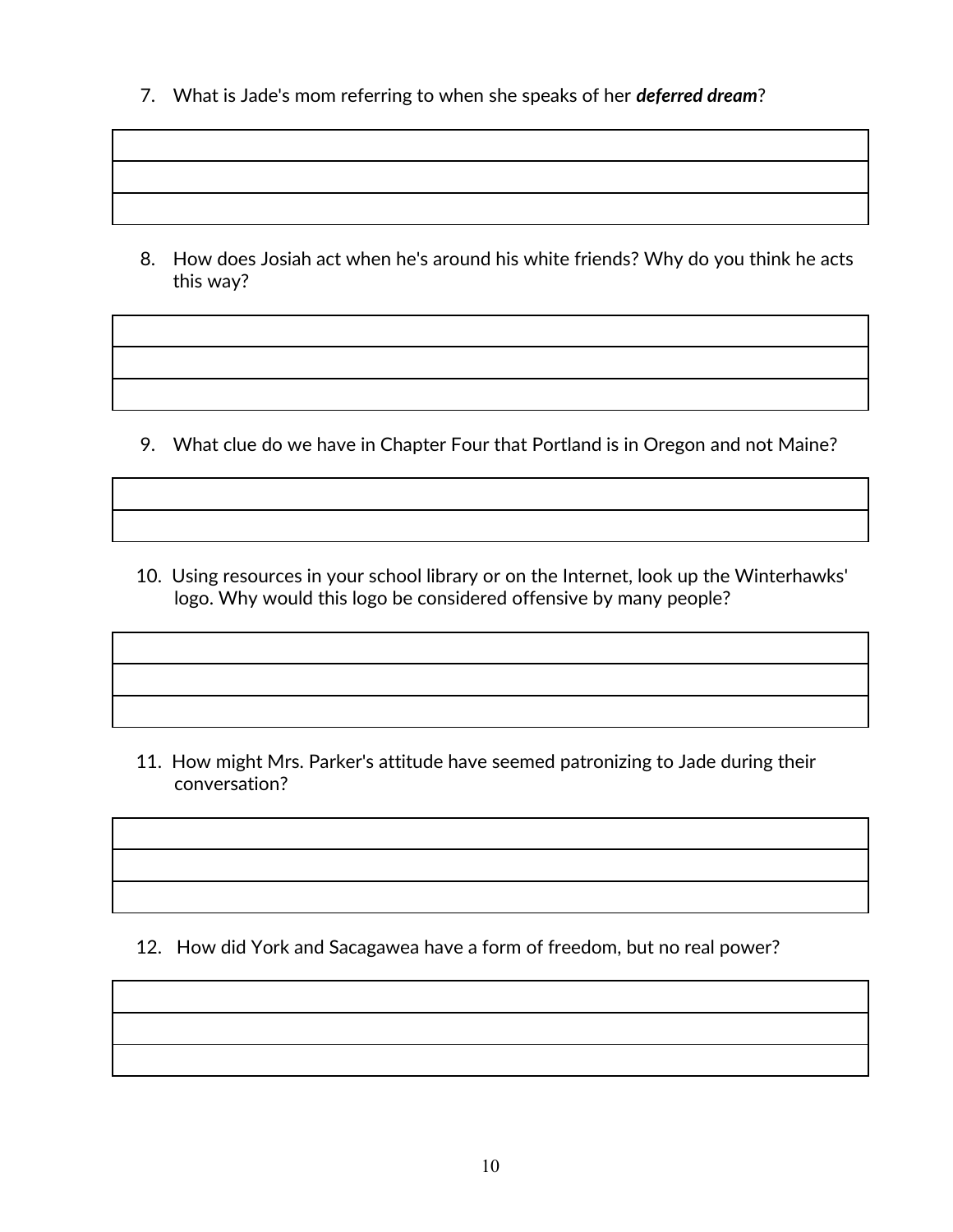## **Language Activities**





Describe how her mom's promises are personified in this passage.

Create your own example of personification.

As you continue to read through the novel be on the lookout for other examples of this literary device. If you should find one, come back to this question and enter it below.

**B***.* Many authors enjoy using **alliteration –** a literary device where the author **r**epeats the same sound at the beginning of several words. Here is such an example from Chapter One: *Mom makes Ms. Louise breakfast...*



Using your imagination, create your own examples of **alliteration** from the following topics. Each example must contain a minimum of three words.

| A bus leaving school. |  |
|-----------------------|--|
| The northern lights.  |  |
| Your choice.          |  |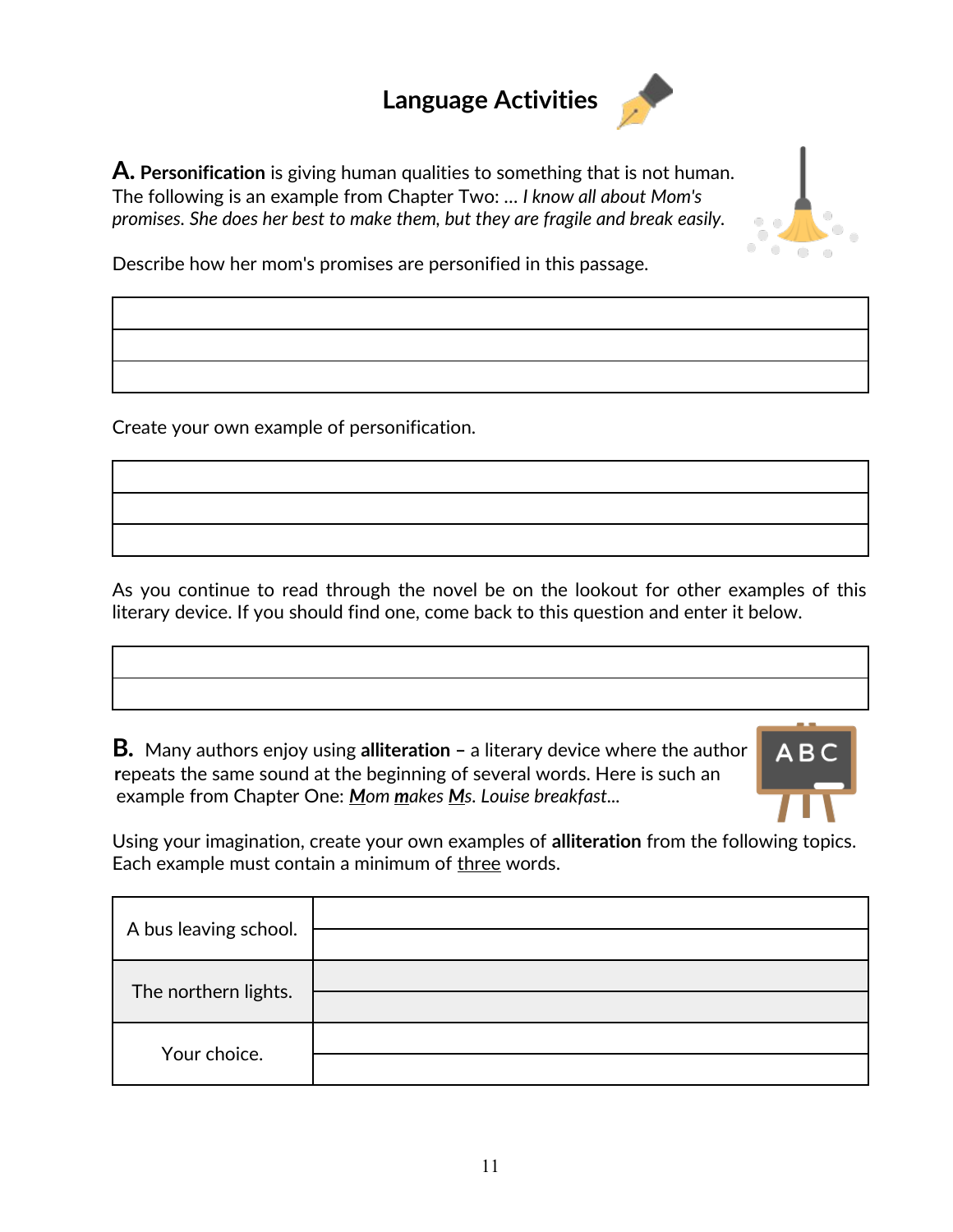### **C. Anagrams**

An **anagram** is a word that is formed by changing the order of the letters of another word. For example, the letters in the word **WAS** can also form the word **SAW**. Follow these directions to form the anagrams:

a) read the clue in the right-hand column.

b) Using the word in the left-hand column move the letters around in any order, but you must use all the letters. All of the words in the left-hand column can be found in the first chapter of *Piecing Me Together.*

| Word    | Anagram | <b>Clue</b>                |
|---------|---------|----------------------------|
| stories |         | Most red.                  |
| closer  |         | Coal-tar disinfectant.     |
| leader  |         | Handy with cards.          |
| grown   |         | Hardly every correct.      |
| tutor   |         | A fish.                    |
| smile   |         | Wet mud.                   |
| pages   |         | Stares at with open mouth. |

### **D***.* **Cliffhanger**

Chapter Four contains an important literary device called a **cliffhanger**. A cliffhanger usually occurs at the end of a chapter when the author leaves the reader in suspense. How is this true in Chapter Four? What does the author leave us wondering about at the end of this chapter?